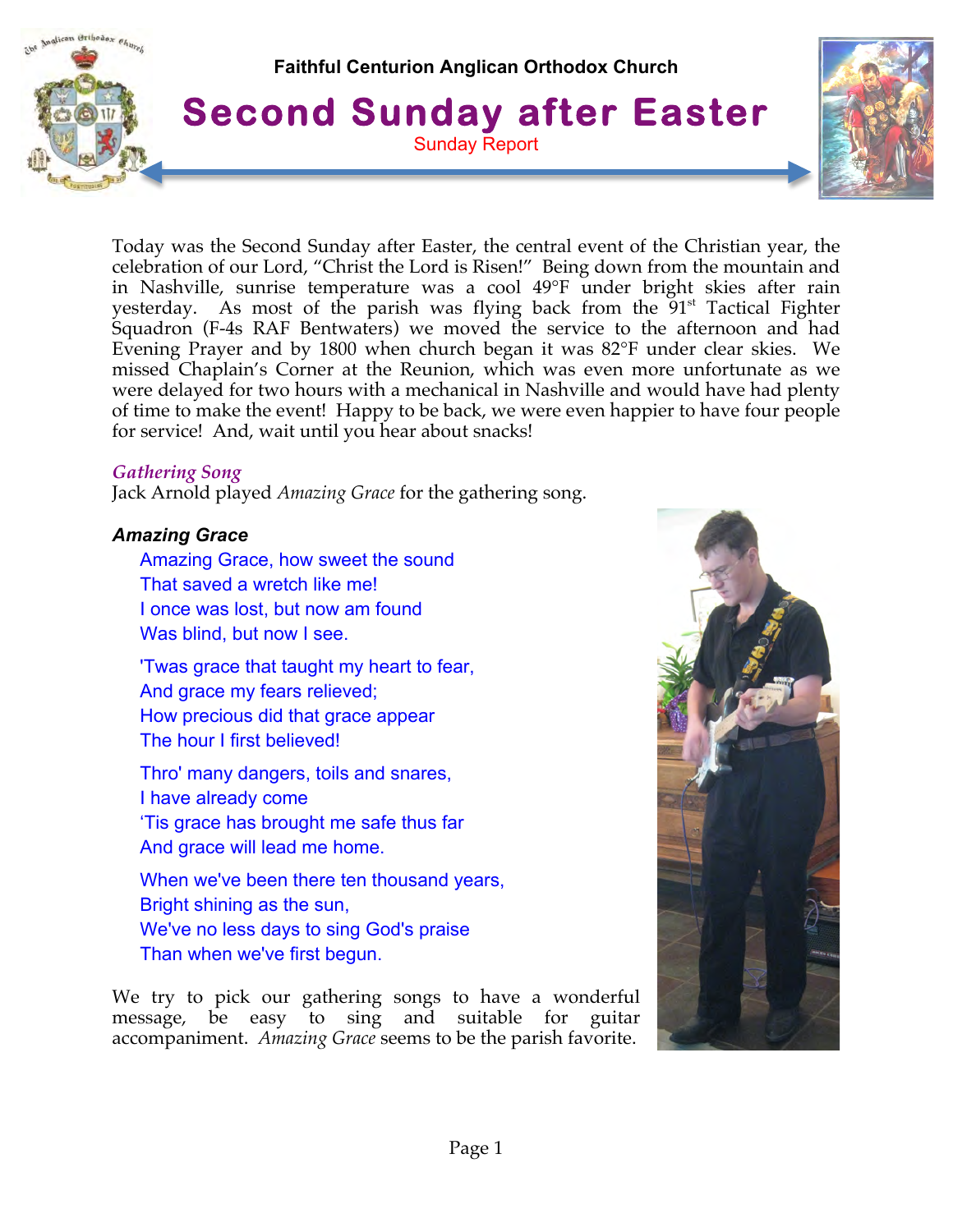# *Propers*

Each Sunday there are Propers: special prayers and readings from the Bible. There is a Collect for the Day; that is a single thought prayer, most written either before the refounding of the Church of England in the 1540s or written by Bishop Thomas Cranmer, the first Archbishop of Canterbury after the re-founding.

The Collect for the Day is to be read on Sunday and during Morning and Evening Prayer until the next Sunday. The Epistle is normally a reading from one of the various Epistles, or letters, in the New Testament. The Gospel is a reading from one of the Holy Gospels, Matthew, Mark, Luke and John. The Collect is said by the minister as a prayer, the Epistle can be read by either a designated reader (as we do in our church) or by one of the ministers and the Holy Gospel, which during the service in our church is read by an ordained minister or our Deacon Striker.

The propers are the same each year, except if a Red Letter Feast, that is one with propers in the prayerbook, falls on a Sunday, then those propers are to be read instead, except in a White Season, where it is put off. Red Letter Feasts, so called because in the Altar Prayerbooks the titles are in red, are special days. Most of the Red Letter Feasts are dedicated to early saints instrumental in the development of the church, others to special events. Some days are particularly special and the Collect for that day is to be used for an octave (eight days) or an entire season, like Advent or Lent.

The Propers for today are found on Page 171-172, with the Collect first:

#### The Second Sunday after Easter. *The Collect.*

**LMIGHTY** God, who hast given thine only Son to be unto us both a sacrifice for sin, and also an ensample of godly life; Give us grace that we may always most thankfully receive that his inestimable benefit, and also daily endeavour ourselves to follow the blessed steps of his most holy life; through the same thy Son Jesus Christ our Lord. *Amen.* **A**

Ryan Hopkins read this morning's Epistle from the First Epistle of St. Peter, beginning

at the Nineteenth Verse of the Second Chapter. The Epistle reminds us that Christ, who was completely without sin or guile, not only died for our sins, but suffered humiliation and torture without complaint for us. Thus, if we, because we believe in God and our Lord Jesus, are subjected to unfavorable comment, criticism or even persecution, we should bear this gladly, as our Lord gave us his example. If we want to benefit from the Lord's sacrifice, then we need to try to follow in his footsteps. We need to look to His example to live our lives.

We are as sheep going astray who have been returned to the flock by our Lord, the Shepherd and Bishop of our souls.

We were asked the question, who is this man Jesus? We answered, he is the Son of God; are we following him? In this Epistle again, we are admonished to follow our Lord.

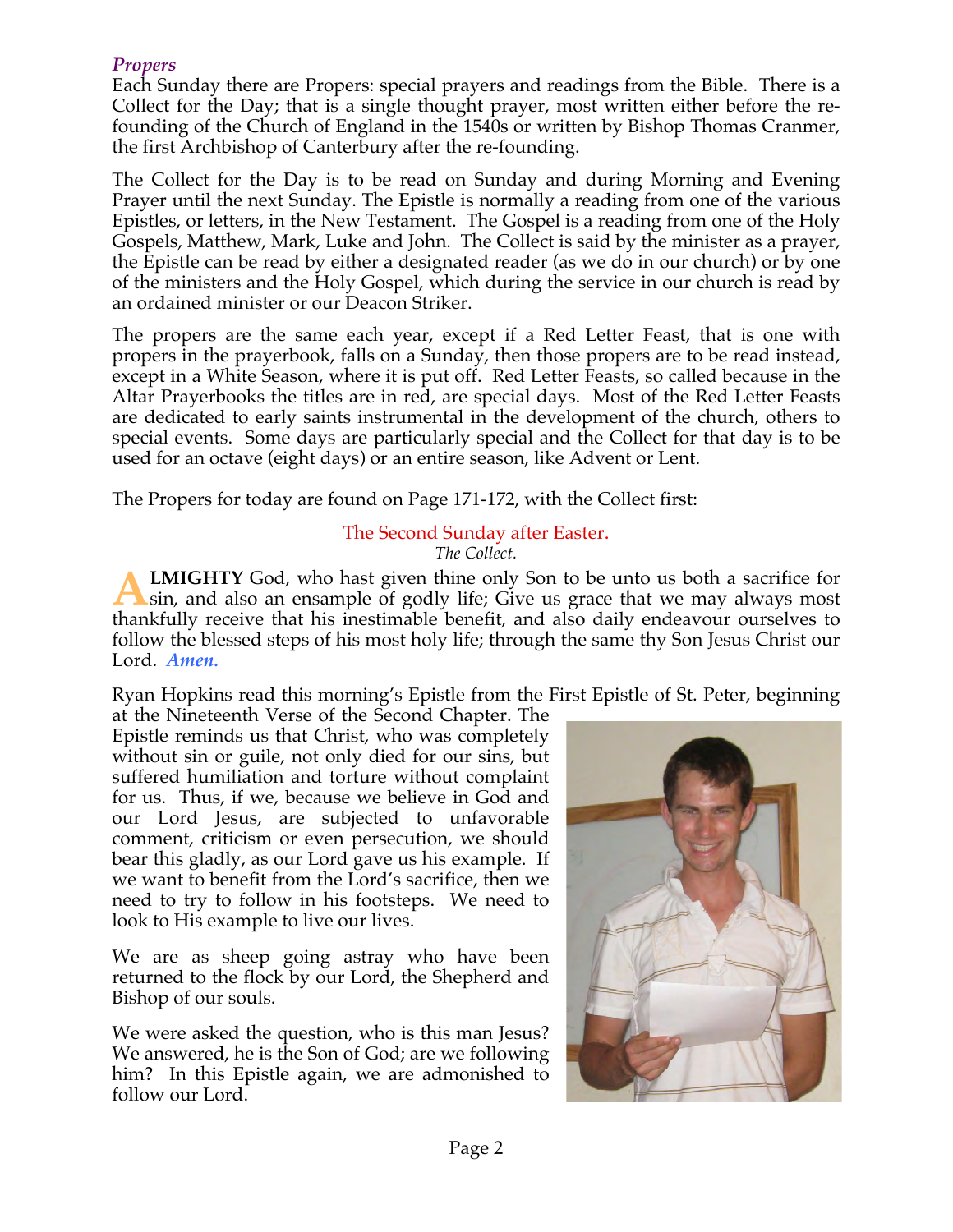HIS is thankworthy, if a man for conscience toward God endure grief, suffering wrongfully. For what glory is it, if, when ye be buffeted for your faults, ye shall take it patiently? but if, when ye do well, and suffer for it, ye take it patiently, this IMIS is thankworthy, if a man for conscience toward God endure grief, suffering wrongfully. For what glory is it, if, when ye be buffeted for your faults, ye shall take it patiently? but if, when ye do well, and suffer for for us, leaving us an example, that ye should follow his steps: who did no sin, neither was guile found in his mouth: who, when he was reviled, reviled not again; when he suffered, he threatened not; but committed himself to him that judgeth righteously: who his own self bare our sins in his own body on the tree, that we, being dead to sins, should live unto righteousness: by whose stripes ye were healed. For ye were as sheep going astray; but are now returned unto the Shepherd and Bishop of your souls.

Deacon Striker Jack Arnold read today's Gospel which started in the Tenth Chapter of

the Gospel according to St. John beginning at the Eleventh Verse. Using the words that give this Sunday its name, Jesus said: "I am the good shepherd; the good shepherd giveth his life for the sheep." He goes on to say He is not a hireling who cares not for the flock, but rather the shepherd himself. He understands his job and puts it first, before his desires. Jesus knows each of His sheep and they know Him, even as He knows His Father and His Father knows Him. Because we are His sheep, He willingly laid down His life that we might live. Jesus also points out He is not here to shepherd only the Jews, but all men, "And there are other sheep I have, which are not of this fold: them also I must bring, and they shall hear my voice; and there shall be one flock, and one shepherd."



ESUS said, I am the good shepherd: the good shepherd giveth his life for the sheep. But he that is an hireling, and not the shepherd, whose own the sheep are not, seeth the wolf coming, and leaveth the sheep, and fleeth: and the wolf catcheth them, and scattereth the sheep. The hireling fleeth, because he is an hireling, and careth not for the sheep. I am the good shepherd; and know my sheep, and am known of mine, even as the Father knoweth me, and I know the Father; and I lay down my life for the sheep. And other sheep I have, which are not of this fold: them also I must bring, and they shall hear my voice; and there shall be one flock, and one shepherd. J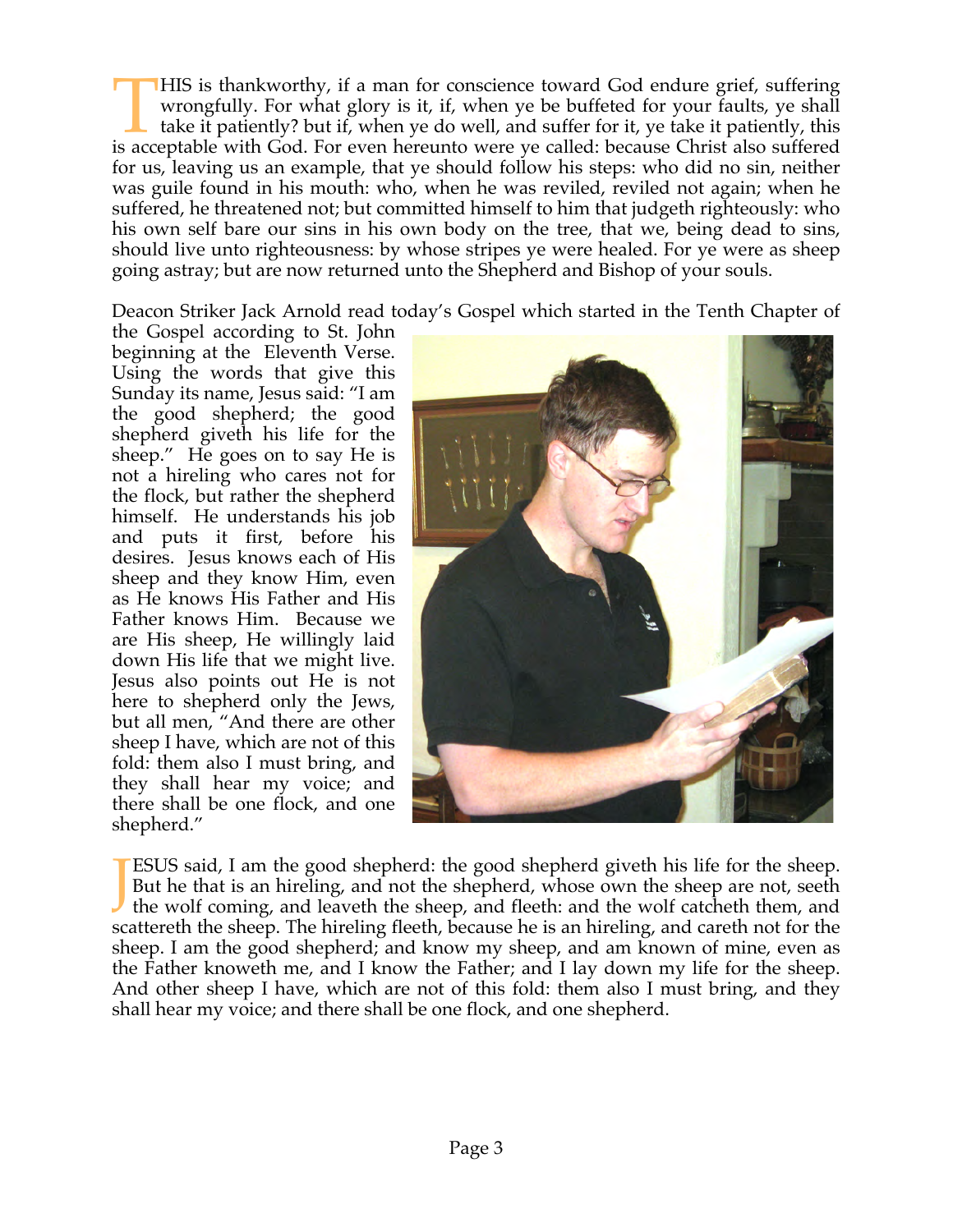# *Sermon – Time and Action*

Today's sermon brought the Collect, Epistle and Gospel together and is partly



contained in the forewords above.

We are in the Easter Season which consists of Easter and the following four Sundays, until we get to Rogation Sunday. This is a time we should work on centering our lives on the central figure in our religion, Jesus Christ.

Consider these words from the Collect:

… who hast given thine only Son to be unto us both a sacrifice for sin, and also an ensample of godly life; Give us grace that we may always most thankfully receive that his

inestimable benefit, and also daily endeavour ourselves to follow the blessed steps of his most holy life …

God sent Jesus to be The Christ, The Messiah, The Savior, The Lamb to be sacrificed for our sin. He gave His earthly Life, He went down into Hell, that we might be justified before God at our accounting. Not that we might be perfect, but that we might be accounted perfect at our judgment day. Yet we are not made perfect. Thus we need an example to follow, a pattern for our lives. God gave us that in His Son.

Peter notes that throughout His Life, our Lord gave nothing but good. While He was not accepting of evil, when He was ill treated, He gave not venom but healing in return. Through His sacrifice, we are accounted as perfect, thus we need try our best to be perfect following His Example. Will we fail, for certain. Should we thus be inclined to just give up, NEVER.

Jesus gave His Life for us because we are HIS. We are of His Flock, we are not strangers to Him nor Him to us. If God cared enough to send His Son to give His Life to protect us from certain death, do we care enough for Him to follow His Directions?

We have One Leader. He leads One Flock. His Way may not always seem the easiest, but in the end it is for certain eternity.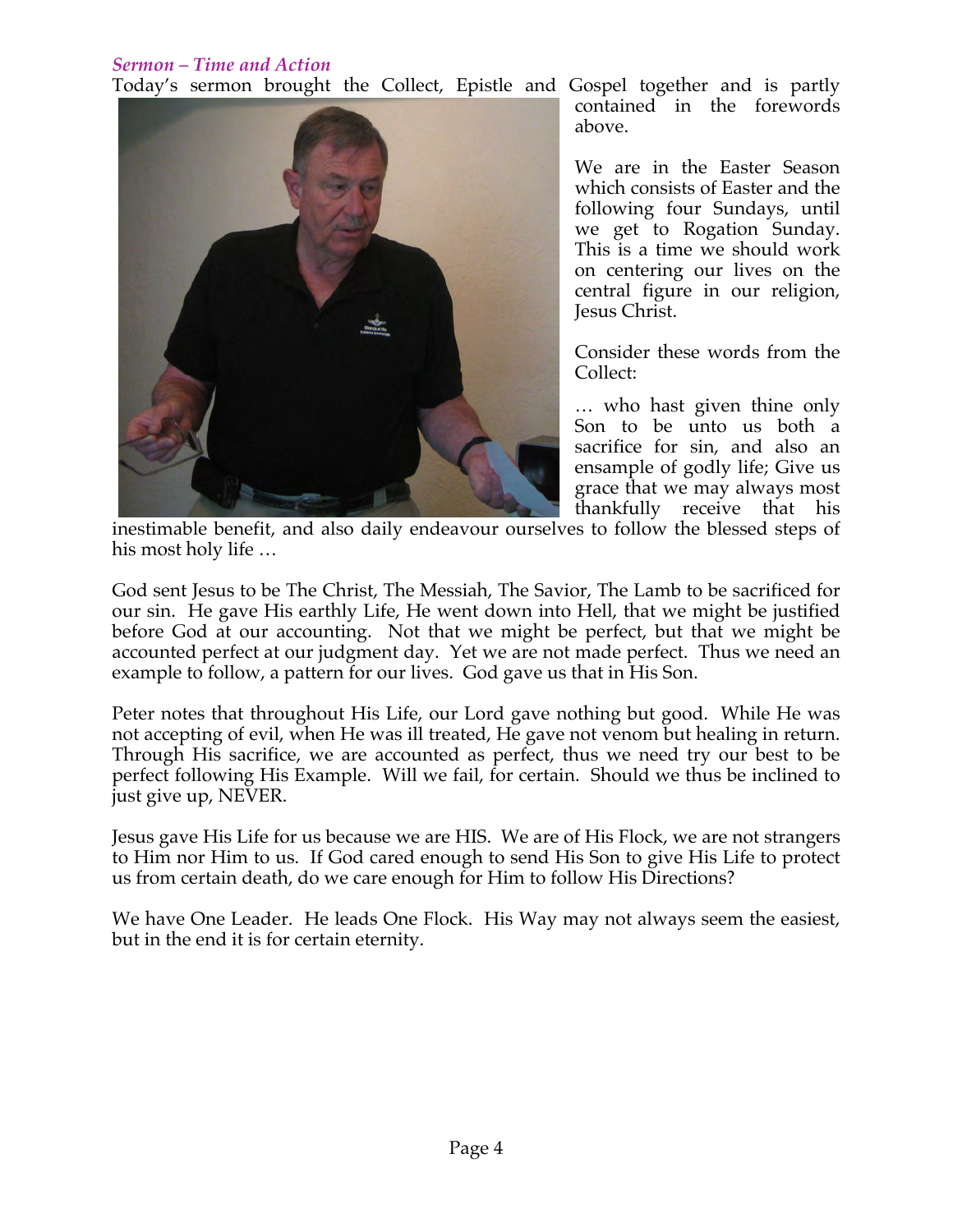### *Bishop Ogles' Sermon*

We are oft fortunate to get copies of Bishop Jerry's sermon notes. Today is one of those

Sundays. Today we get a brilliant and inspiring sermon for the Easter season. I beg you; take the time to read this:

#### **Sermon Notes for Second Sunday after Easter 22 April 21012 Anno Domini St Andrew's Anglican Orthodox Church**

#### The Second Sunday after Easter. *The Collect.*

**LMIGHTY** God, who hast given thine only Son to be unto us both a sacrifice for sin, and also an ensample of godly life; Give us grace that we may always most thankfully receive that his inestimable benefit, and **A**



also daily endeavour ourselves to follow the blessed steps of his most holy life; through the same thy Son Jesus Christ our Lord. *Amen.*

*1 Verily, verily, I say unto you, He that entereth not by the door into the sheepfold, but climbeth up some other way, the same is a thief and a robber. 2 But he that entereth in by the door is the shepherd of the sheep. 3 To him the porter openeth; and the sheep hear his voice: and he calleth his own sheep by name, and leadeth them out. 4 And when he putteth forth his own sheep, he goeth before them, and the sheep follow him: for they know his voice. 5 And a stranger will they not follow, but will flee from him: for they know not the voice of strangers. 6 This parable spake Jesus unto them: but they understood not what things they were which he spake unto them. 7 Then said Jesus unto them again, Verily, verily, I say unto you, I am the door of the sheep. 8 All that ever came before me are thieves and robbers: but the sheep did not hear them. 9 I am the door: by me if any man enter in, he shall be saved, and shall go in and out, and find pasture. 10 The thief cometh not, but for to steal, and to kill, and to destroy: I am come that they might have life, and that they might have it more abundantly. 11 I am the good shepherd: the good shepherd giveth his life for the sheep* (John 10:1-11)

Though today's Gospel text ends with the  $10<sup>th</sup>$  verse, I could not bring myself to end there without adding the 11<sup>th</sup> which fully reveals this gracious Personage described as the Good Shepherd.

 The Universe is a closed system as every student of astronomy will admit as scientific fact. Heaven, too, is separate and distinct from the physical universe and is also, itself, a closed system (much like a simple Sheep Fold) and the abode of God. Just as the Universe is a place prepared of God for our temporal existence, so Heaven is a place prepared for the spiritual existence of those who cling to Him as lambs and children. There is an old saying that "nothing happens by accident" and I believe that saying is true as regards the Universe and the heavenlies.

 Far greater faith is required to believe that the intricacies of the Universe, of the great organization of galaxies and star systems, of the perfect balance existing upon earth for the support of life, for the amazing structure and continually working intellect that is evident in the human body. To believe that the tiny cell, much less the complex organization of millions of cells of the human body, could happen by accident of nature requires a faith that can only be identified as ridiculous. Of course there is, as even Einstein admitted, a great Intellect behind the perfect balance and structure of the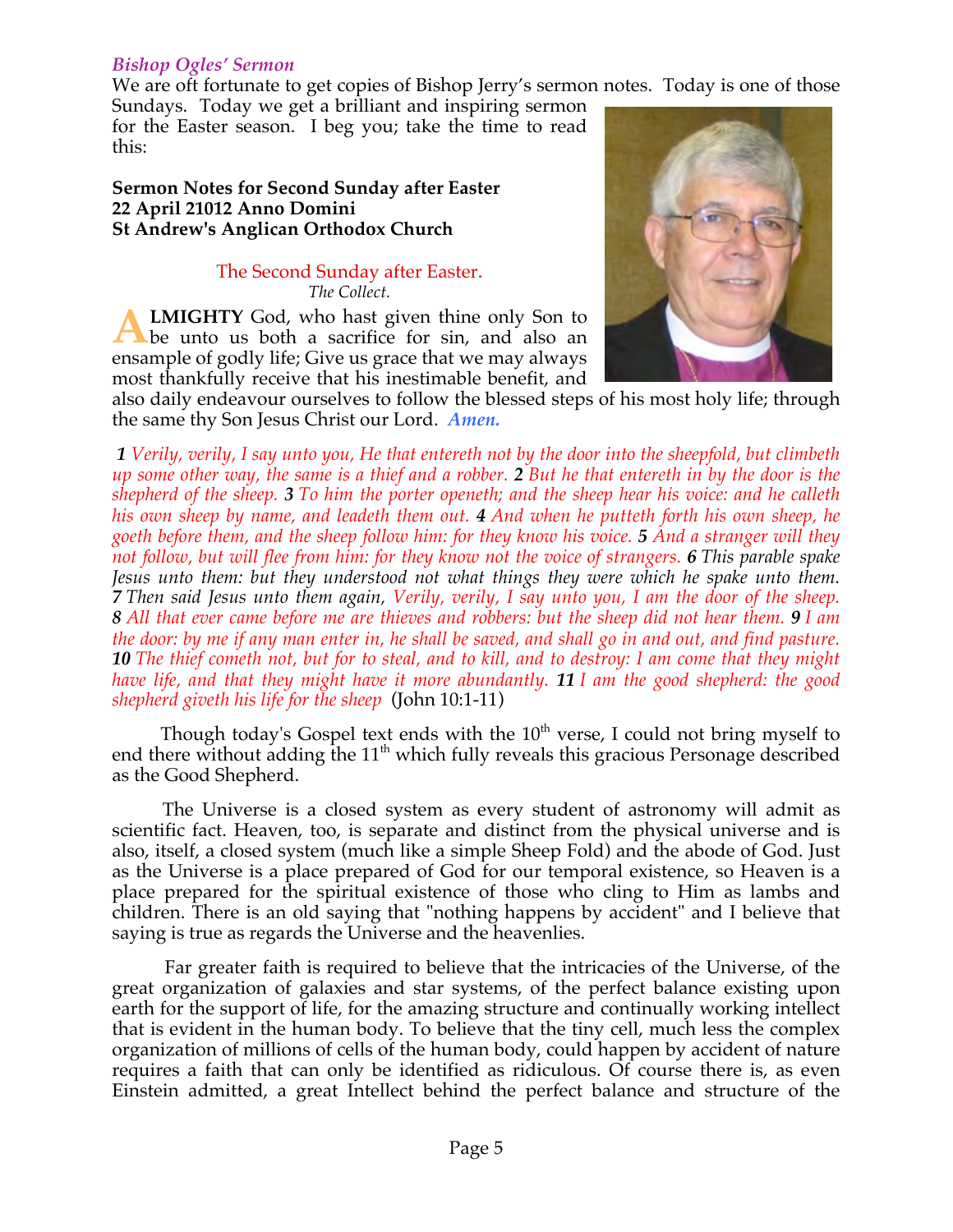universe – and of life itself. – and that Intellect is God!

 In today's text, Christ makes reference to that closed system of Heaven – the Sheep Fold. The Mind that conceived the organization of interstellar space also is the same Mind that created the natural world as we know it. He created every rose of crimson beauty, and every lily of purest white splendor, the tiny creatures that are unseen to man, the lambs and bears, lions and elephants, and you and me. His Mind is Macro in its enormity to consider the whole Universe and Micro in its meticulous awareness of the tender baby sucking at its mother's breast. The Divine Creator has endowed man with a special glory and privilege and made him the crowning achievement of His Creative genius. We are compelled to say, along with the psalmist*: When I consider thy heavens, the work of thy fingers, the moon and the stars, which thou hast ordained; What is man, that thou art mindful of him? and the son of man, that thou visitest him? For thou hast made him a little lower than the angels, and hast crowned him with glory and honour. Thou madest him to have dominion over the works of thy hands; thou hast put all things under his feet: 7 All sheep and oxen, yea, and the beasts of the field; The fowl of the air, and the fish of the sea, and whatsoever passeth through the paths of the seas. O LORD our Lord, how excellent is thy name in all the earth!* (Psalms 8:3-9)

 Our God is a God, not only of this one-time life on earth, but the God of the Resurrection. Life is continually being resurrected, even in this world of woe, from death. Every stalk of wheat derives its being from that first grain of wheat that fell into the earth at Eden and sprang into newness of life. Every cell of our bodies can trace its primitive DNA back to that of the first man – Adam. So God, even in the temporal, has place seeds of the eternal. There is, however, a known end to the ways of the world and its supporting planetary accoutrements. This system of death and life is not that which God approves for those He loves. He has sent His only Begotten into the world to redeem us out of that sin of Adam (and our own) which has interrupted His creative plan for eternal life in all things.

 As a great and all-knowing scientist speaking to children of the Manse, He leaves off the references that cannot possibly be conceived by a child, and uses vocabulary that is simply, pictorial and imaginative in revealing the great mysteries of the closed system of His Heaven. He speaks of sheep and shepherds, of porters and strangers, of doors and thieves. These mental pictures we can grasp and know. Being the greatest teacher ever to open His mouth, Christ employs the fundamental principle of teaching, known today, as teaching from the **KNOWN** to the **UNKNOWN**. Teaching cannot be accomplished in any other way. Unfortunately, the technique used in many of today's university classrooms is that of teaching from the UNKNOWN to the IMPOSSIBLE!

 *1 Verily, verily, I say unto you, He that entereth not by the door into the sheepfold, but climbeth up some other way, the same is a thief and a robber* Christ begins with the negative – those who attempt to enter "some other way" – precisely because this is the manner in which most will attempt to gain heaven. The loose theologies of man-made truth has crept into churches and corrupted the simplicity and truth of the Gospel. The leaven of the Pharisees is far more prevalent than the pure unleavened Bread of Heaven served in most churches today. *How is it that ye do not understand that I spake it not to you concerning bread, that ye should beware of the leaven of the Pharisees and of the Sadducees? Then understood they how that he bade them not beware of the leaven of bread, but of the doctrine of the Pharisees and of the Sadducees*. (Matt 16:11-12) Our theology of today is more of the WALMART variety than that of Treasures of Heaven.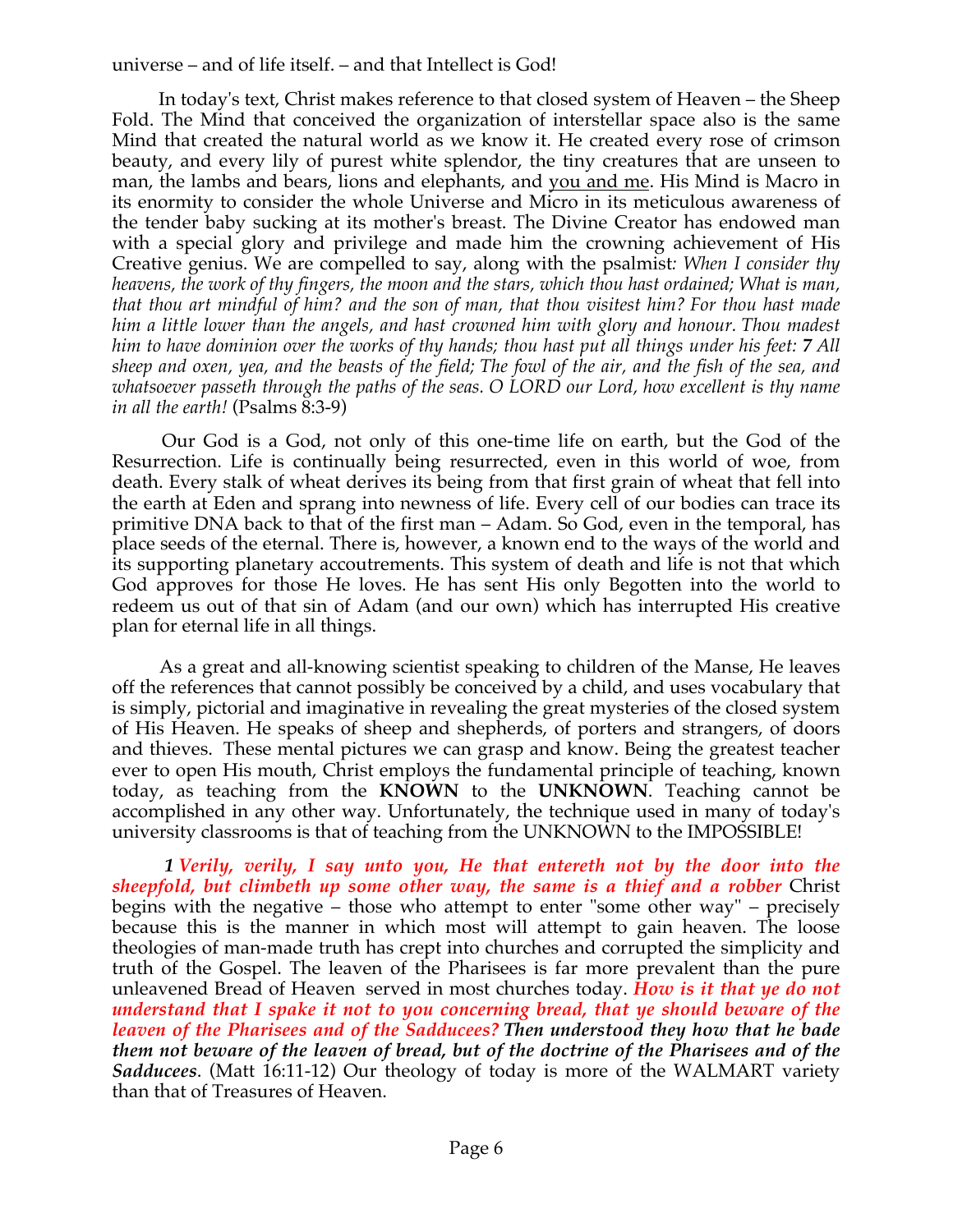*2 But he that entereth in by the door is the shepherd of the sheep*. Christ is our Door to Heaven. He is "*the Way, the Truth, and the Life*" and "*no one cometh unto the Father but by Him*." We may come up with every self-enriching scheme and call it exalted faith; we may labor our fingers to the bone in doing good; we may sacrifice every of our livestock on the altar of benevolence; but still stands in the foreground and brilliance of Light the single means by which we may enter Heave n – the Lord Jesus Christ. It is He who keeps getting in the way of the builders of a human paradise. If the secular humanists, the Communists, the totalitarians of every stripe could only vanquish this shining figure in the midst, they could then complete their human utopia. But "*the Stone that the builders rejected has become the chief Corner-Stone of the building thereof.*" When they have near-completed their structure, they then may note the troublesome stone at the base around which they had to labor in building their building. It kept getting in the way and causing them to stumble. Now they recognize, after all, that is it is the Chief Corner Stone – but too late. As they try to lift it to the crown of their hand-made building, it tumbles back upon them and crushes them to dust.

 *3 To him the porter openeth; and the sheep hear his voice: and he calleth his own sheep by name, and leadeth them out.* The porter is very like the true ministers of God who open the Door to Christ to his hearers. While living in Iran, the sheep were led out during the warmer part of day from the stone enclosures called sheepfolds in the mountain heights. These were usually semi-caves in the mountainside with a large stone fence erected in an arch around the front. There was an opening that was always guarded by the Shepherd to keep the sheep from escaping into the dangers of winter and the predator-infested mountain slopes. There were often different shepherds whose sheep were sheltered in the fold. The Shepherd would make a unique sound with his voice and his sheep would immediately respond by following him out of the fold. The others would not respond. I found this remarkable and in complete accord with the Words of our Lord. Christ calls out today and many do not heed His Voice because they are not of His Fold.

 *4 And when he putteth forth his own sheep, he goeth before them, and the sheep follow him: for they know his voice.* If we know the Shepherd's Voice, we will follow Him everywhere, for everywhere He leads will be a place of security – green pastures and still waters. If danger lies ahead, the Shepherd is first to address the danger and will even lay down His life for the sheep.

 *5 And a stranger will they not follow, but will flee from him: for they know not the voice of strangers.* We have many who profess Christ today who are following strangers. If they truly knew Christ, they would not recognize and follow a stranger's voice. I recently drew several hundred dollars from a bank in which I have a savings account and went to deposit that money in another bank where my personal checking account is maintained. The teller took the bills and ran them through a machine. They all passed muster. She then marked each with a special pen to verify their authenticity. They all passed this test. She then took one of the bills and held it up to the light for quite a while. She then told me that this particular one hundred dollar bill was actually a five dollar bill. Well, I thought this ridiculous for it was clearly a one hundred dollar bill. She told me to hold the bill up to the light and see whose visage was inscribed in the watermark on the right side. It was Lincoln when it should have been Franklin! She told me that a skilled counterfeiter had bleached out a five, and over-stamped with the one hundred. This is why the bank device could not recognize the fake – the paper was Federal stock. Neither would the pen. But the skilled eye of the teller could catch the phony because she was so very familiar with the true money. We may appear to be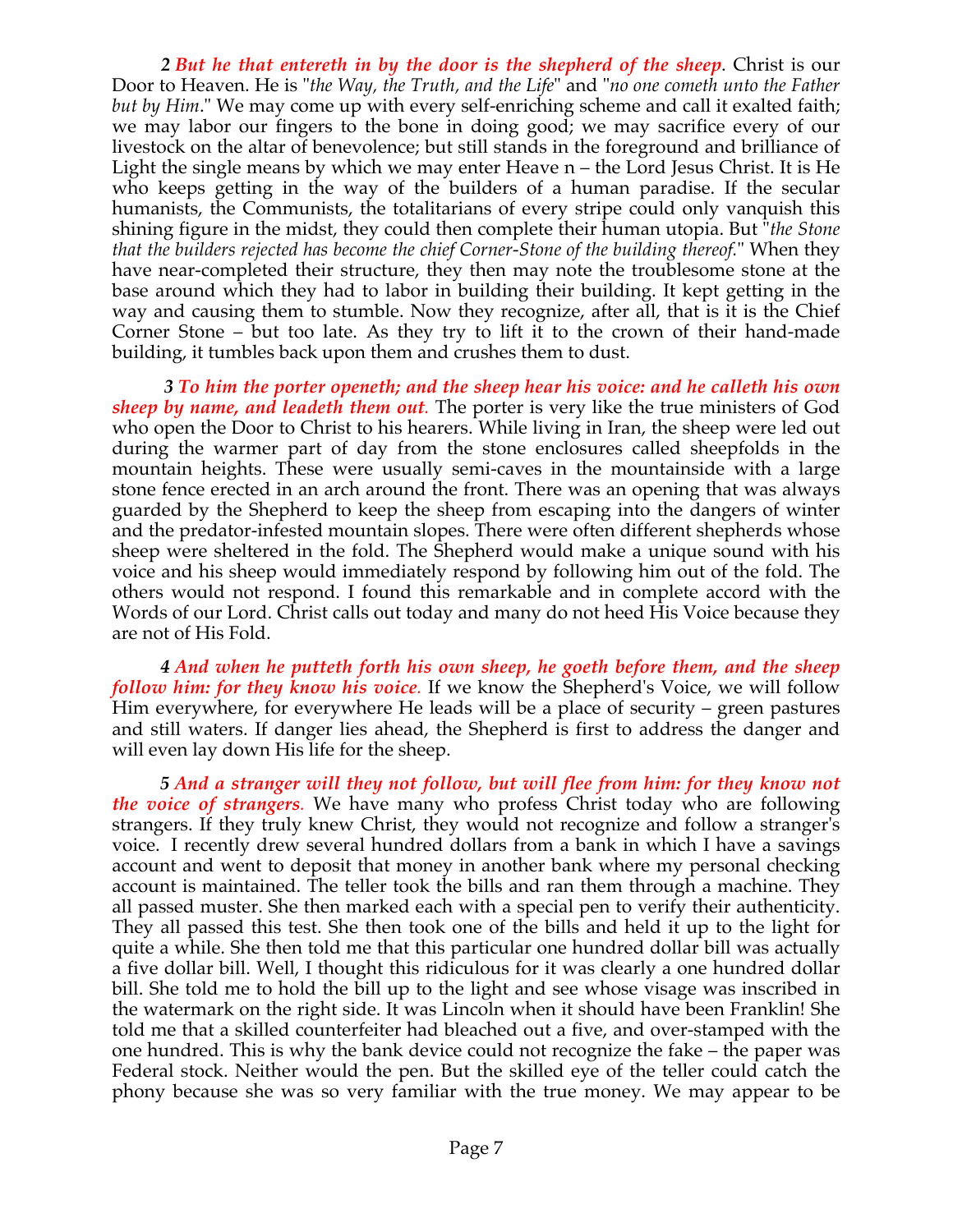genuine Christians, and our lifestyles may be moral and above reproach, but what of the watermark that is INSIDE our hearts. Will that expose us as imposters to the knowing eye of the Lord? *6 This parable spake Jesus unto them: but they understood not what things they were which he spake unto them.* He often speaks to us in such simple words that we, too, do not understand. We expect words of greater sophistication and profundity perhaps.

*7 Then said Jesus unto them again, Verily, verily, I say unto you, I am the door of the sheep*. When we simply do not 'get it', Jesus will speak to us in more direct ways. Many local Christians of the Baptist persuasion wonder why I commit idolatry by displaying the cross and candles above the Lord's Table. I explain, usually in vain, that the cross is a reminder of who Christ is to us and what He did. I explain that Christ used metaphors to point to Himself. The Cross is one such example of who Christ is and what He did. The candles, I explain, represent both the Light of the Gospels and that of the Epistles which go out to the World in giving Light. I explain that Christ tells us in the second chapter of Revelations (2:5) to the church at Ephesus that if that church forgets from whence they have fallen, Christ will remove their candlestick. I then remind them that the Anglican Church still has its candlestick. This usually ends the dialogue....( $^*$ <sub>\_\_\_</sub>~) Christ is our DOOR. He meets every specification for a DOOR. He is the only entrance available.

 *8 All that ever came before me are thieves and robbers: but the sheep did not hear them.* Those false prophets who deceived and misled the people are the thieves and robbers. Their kin still dominate the world of theology today. They change biblical meanings and words for profit. They build up the esteem of man, and minimize the truth of God. But those who truly belong to the Shepherd will recognize the phonies, just as the bank teller mentioned.

 *9 I am the door: by me if any man enter in, he shall be saved, and shall go in and out, and find pasture.* We have a perfect liberty IN Christ. Outside of Christ, there is only bondage and whimpering servitude. The same is true of nations that honor Christ. Those whose constitutions and morality adhere to Christian faith are free and her people live without bondage.

 *10 The thief cometh not, but for to steal, and to kill, and to destroy: I am come that they might have life, and that they might have it more abundantly*. The thief never announces his intentions ahead. His success is due to his cunning and secrecy. Modern false teachers are never going to pronounce that they have no faith at all in God the Father, or His Son Jesus. They begin, as the Serpent in the Garden, with a half-truth and proceed, step-by-step, with a full denunciation of Truth. Lies led to death at Eden, and lies lead to death in the church. But in Christ, we have Life, and that life we have, even on earth, is full, abundant and heavenly.

 *11 I am the good shepherd: the good shepherd giveth his life for the sheep* What other shepherd, bent on profitable gain, will lay down his life for the sheep? But there is One Shepherd, who is the Owner of the Sheep, who does not view them out of a prospect for profit, but loves them fundamentally with a heart love of warmth and kindly beneficence. He loves them as His own family (which they are) and will lay down His very life for the sheep so that THEY may have life. Do you know this Shepherd, and do you hear His Voice today?

### *New Nametags*

We had no new nametags today.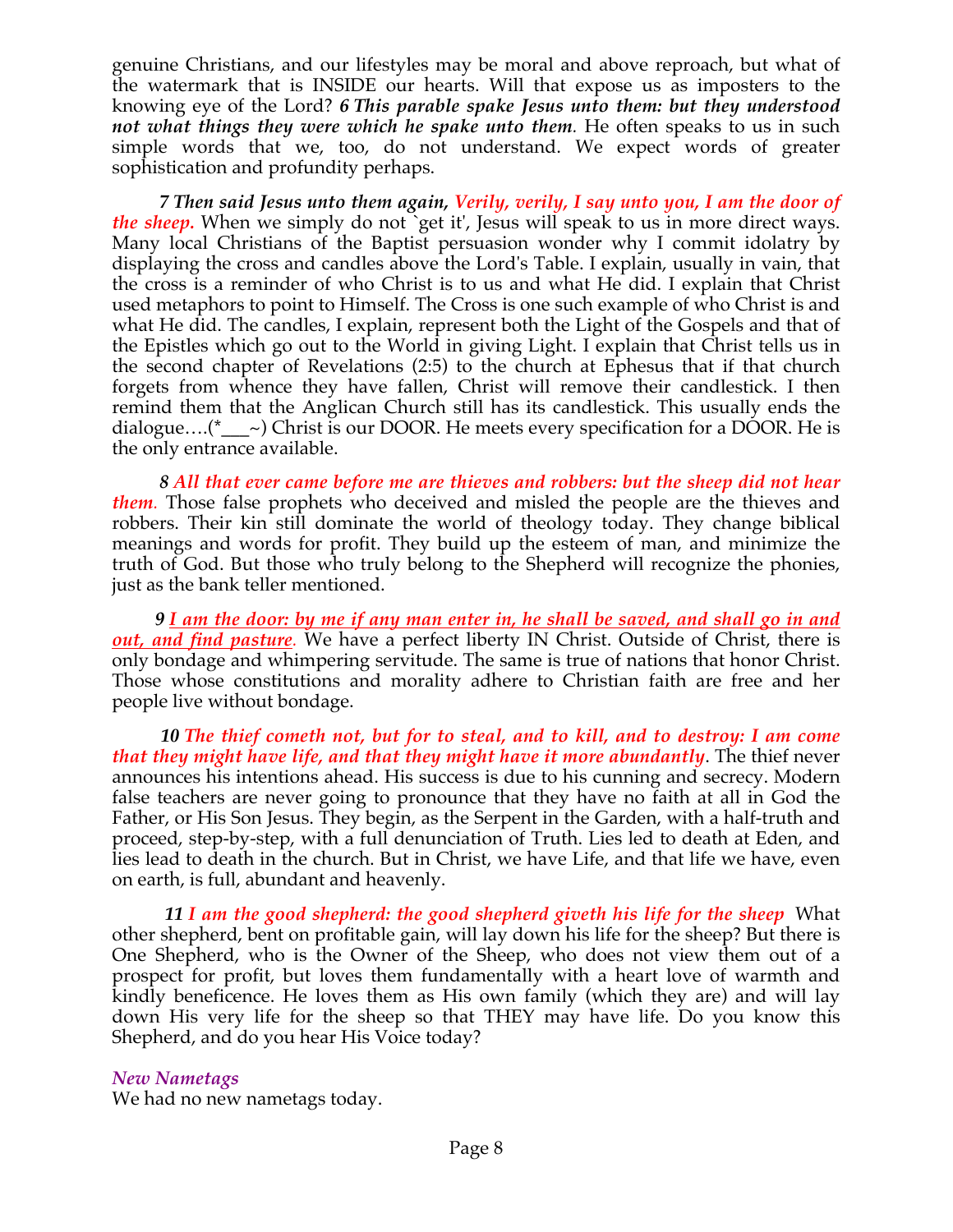## *After Church Hospitality*

Today we were very fortunate in snacks. Hap's Aunt Laurel hosted snacks in honor of her 89<sup>th</sup> Birthday this week! The fatted dog nut finally appeared! After weeks of depending on two young athletes to provide snacks, Aunt Laurel decided she would just take the problem in hand! Hope is ever living! Thank you, Aunt Laurel!



After church goodies providers as currently signed up:

| Date          | Name                                                               |
|---------------|--------------------------------------------------------------------|
| 22 April 2012 | Laurel Bessesen is hosting snacks in honor of her 89 <sup>th</sup> |
|               | Birthday! – Second Sunday after Easter                             |
| 29 April 2012 | Jack Arnold - Third Sunday after Easter                            |
| 6 May 2012    | <b>Opportunity Available - Fourth Sunday after Easter</b>          |
| 13 May 2012   | <b>Opportunity Available - Rogation Sunday</b>                     |
| 20 May 2012   | Opportunity Available - Sunday after the Ascension -               |
|               | Going away party for Ryan Hopkins                                  |
| 27 May 2012   | Opportunity Available - Whitsunday or Pentecost -                  |
|               | <b>Memorial Day Weekend</b>                                        |
| 3 June 2012   | <b>Opportunity Available - Trinity Sunday</b>                      |
| 10 June 2012  | <b>Opportunity Available - First Sunday after Trinity</b>          |
| 17 June 2012  | <b>Opportunity Available - Second Sunday after Trinity</b>         |
| 24 June 2012  | <b>Opportunity Available - Third Sunday after Trinity</b>          |
| 1 July 2012   | <b>Opportunity Available - Fourth Sunday after Trinity</b>         |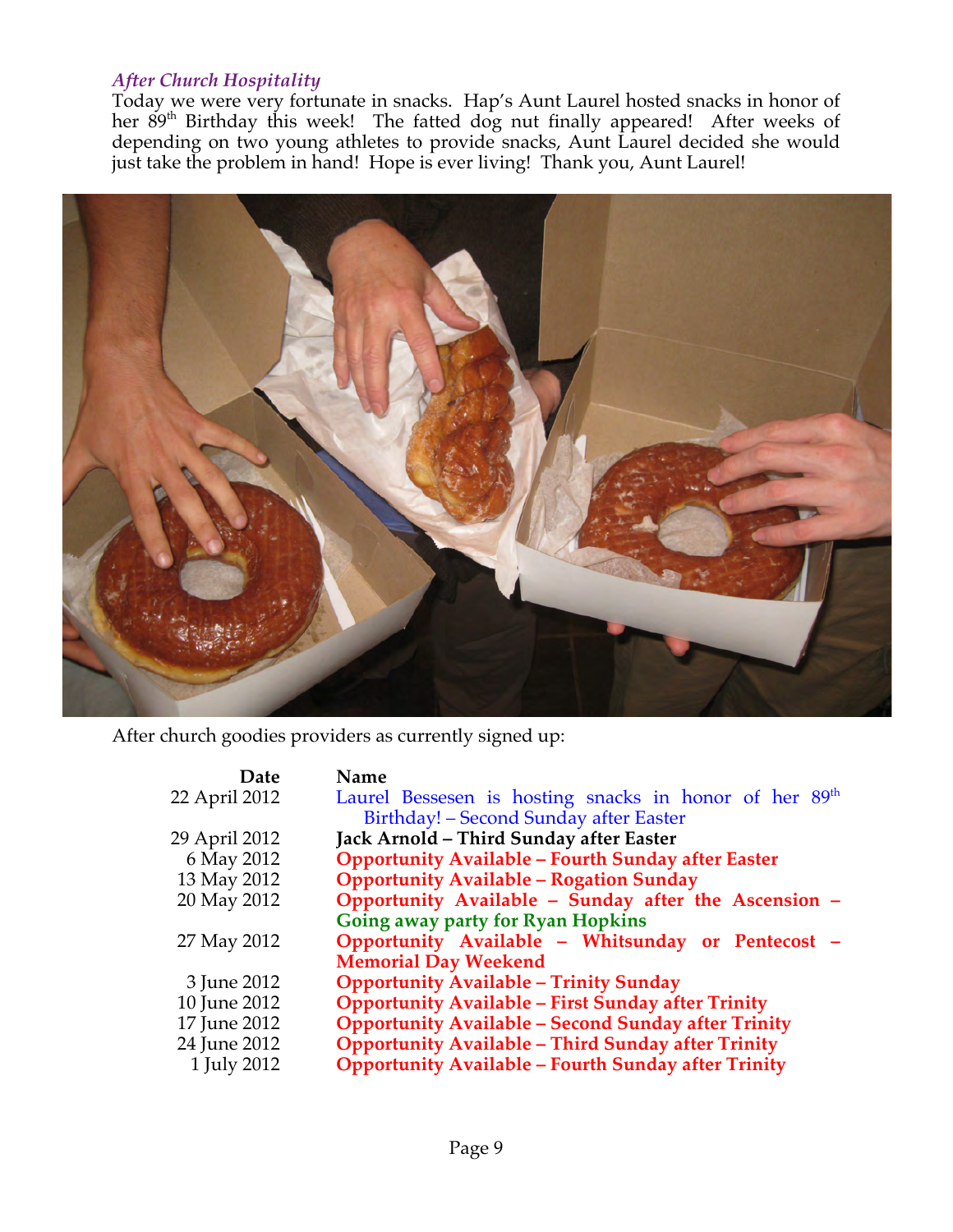# *People in our Prayers* - http://faithfulcenturionprayerteam.blogspot.com/

#### **Why? Prayer is an extremely important activity.**

It is not that God knows not our needs, for He surely does. Yet, Jesus commanded us to ask God for those same needs. In addition to the obvious of asking God for help, offering thanksgiving and the like, prayer helps us focus our thoughts on how we might do God's work.

The Prayer Team of the Church of the Faithful Centurion was established to help our members and fellow Christians pray for those in need and to give thanks as well for the blessings we have been granted.

#### **Who can be on the list? Do I have to be a member of the Church of the Faithful Centurion to be prayed for?**

No! The only qualification to be on the list is that you want our prayer team to pray for you. We are Christians and are happy to pray for you, no matter who you are. If you want help from God, you are our kind of people.

#### **What is the commitment from the prayer team?**

Each member of the team will pray for the desired outcome at last once per day.

#### **How do I get myself or someone else on the prayer list?**

You can email one of the prayer team leaders: Jack - jack@faithfulcenturion.org or Dru dru@ faithfulcenturion.org, or call the church office at (619) 659-3608 or fill out a prayer card at church.

#### **What should I ask for?**

Depends on what you want. Some people merely want God to be asked to heal their ills and be mentioned by their first name, others want a specific outcome and / or have more of their personal information known to the team. Ask for what you want. It is your desire and need for prayer the team is attempting to meet. For typical examples, see the list below.

### **Updating the Team**

If you are on our prayer list, or if you have submitted a person that you have asked us to pray for, please update one of the team members or Hap in person, by telephone or email. It helps to be able to pray specifically for these individuals including their specific needs; plus if they get better, it is nice to give thanks!

Please note that on the yellow (maybe green or orange if you get an old one) cards at church, you can ask that those to be prayed for have their names disseminated to the prayer team. Those names will be said in church and appear here. Or, you can ask that their names and purpose be kept confidential, then only Hap will know to pray for them.

#### *Prayer List Notice – If you have someone on the prayer list and their needs have changed, please let us know. We'd like to update our prayers to reflect the need and most important to give thanks!*

### *Travel*

- *Members of the 91st Tactical Fighter Squadron* are on travel this week from their reunion in Nashville.
- *Mona Mukerji* traveled from England to Pakistan recently, in order to commemorate the opening of a church she and her extended family had built in the town of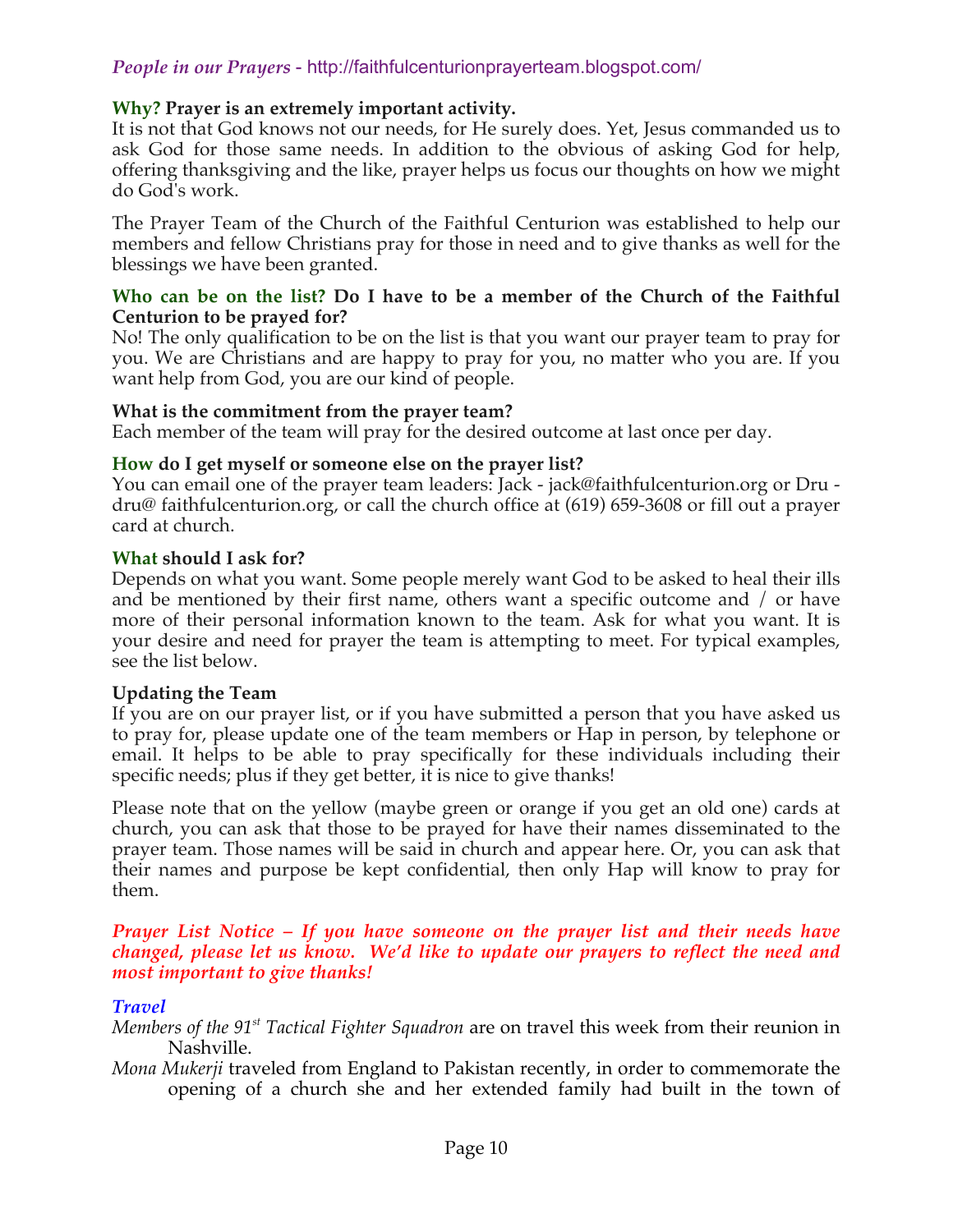Stunzabad, Pakistan, a very volatile area. Also, Mona's brother was a very, very renowned priest or bishop, in Lahore until he passed away. This family is heavily involved in uplifting Christians in Pakistan; as we know, they have their work cut out for them. God bless them and keep them safe.

### *Move*

*The Thomas Family* is on a short tour assignment in Guam for the next 18 months. Please pray for the assignment to continue to go well for Kurt and for Mary and the kids to make new friends. In particular pray that Kristyna and Mitchell will develop good friends and school mates there so as to further their development as both Christians and citizens. Things seem to be going well where the sun rises on the United States, so keep praying! Give thanks and ask for continued good developments.

### *Birthday*

Laurel Bessesen celebrates her 89<sup>th</sup> birthday on 26 April 2012.

### *Homebound or Infirm*

*Sara's mother* is in a state of deteriorating health, both physically and mentally. On 30 January 2012, she broke her hip and had a partial hip replacement. Please pray for a rapid recovery for her, as well as peace of mind for her and the ability for both Sara and her mother to put their cares and worries on God's shoulders so they can deal with the many problems involved.

# *Departed*

- *Arthur Gregr*, father of Brett Gregr, passed away on 16 March 2012. Please give thanks for his life here and pray for peace of mind and trust in God for his family who remain behind, in particular his son Brett.
- *Jackson Babcock*, father of Hope DeLong, passed away on 14 March 2012. Please give thanks for his life here and pray for peace of mind and trust in God for his family who remain behind, in particular his daughters Lisa, Faith and Hope.
- *Claranell* passed away the morning of 16 February 2012, after a stroke on top of her preexisting heart problems. Please give thanks for her life here and pray for peace of mind and trust in God for her family who remain behind.
- *Larry Moison* passed away on 9 February 2012. Larry was a staunch American patriot and Christian. He was always willing to provide Bishop Ogles with excellent advice and counsel at any time the church faced challenges. He was to be ordained to the diaconate at Bishop Ogles' first opportunity to visit northern Virginia and always stood firm on faith even when those around him faltered. May God comfort and strengthen the family during this loss.
- *Hal Campbell* (Lew and Dotty's Son In Law see below) passed away on 7 February 2012 at the Seattle Veteran's Hospital as the result of a head injury apparently sustained in a fall in his room there. Please pray for his wife Kathy and their two sons as they deal with the loss of their husband and father. Pray in particular for Kathy as she is having a very bad time dealing with the loss of her husband.

*In need of a miracle or understanding of God's Plan*

*Todd* and *Kenny* have both been fighting osteocarcinoma for over five years and have been told their time here on earth is nearing its end, absent a miracle from God. Both are ready to go home and leave the pain, but would like to stay. Please pray for them and their families.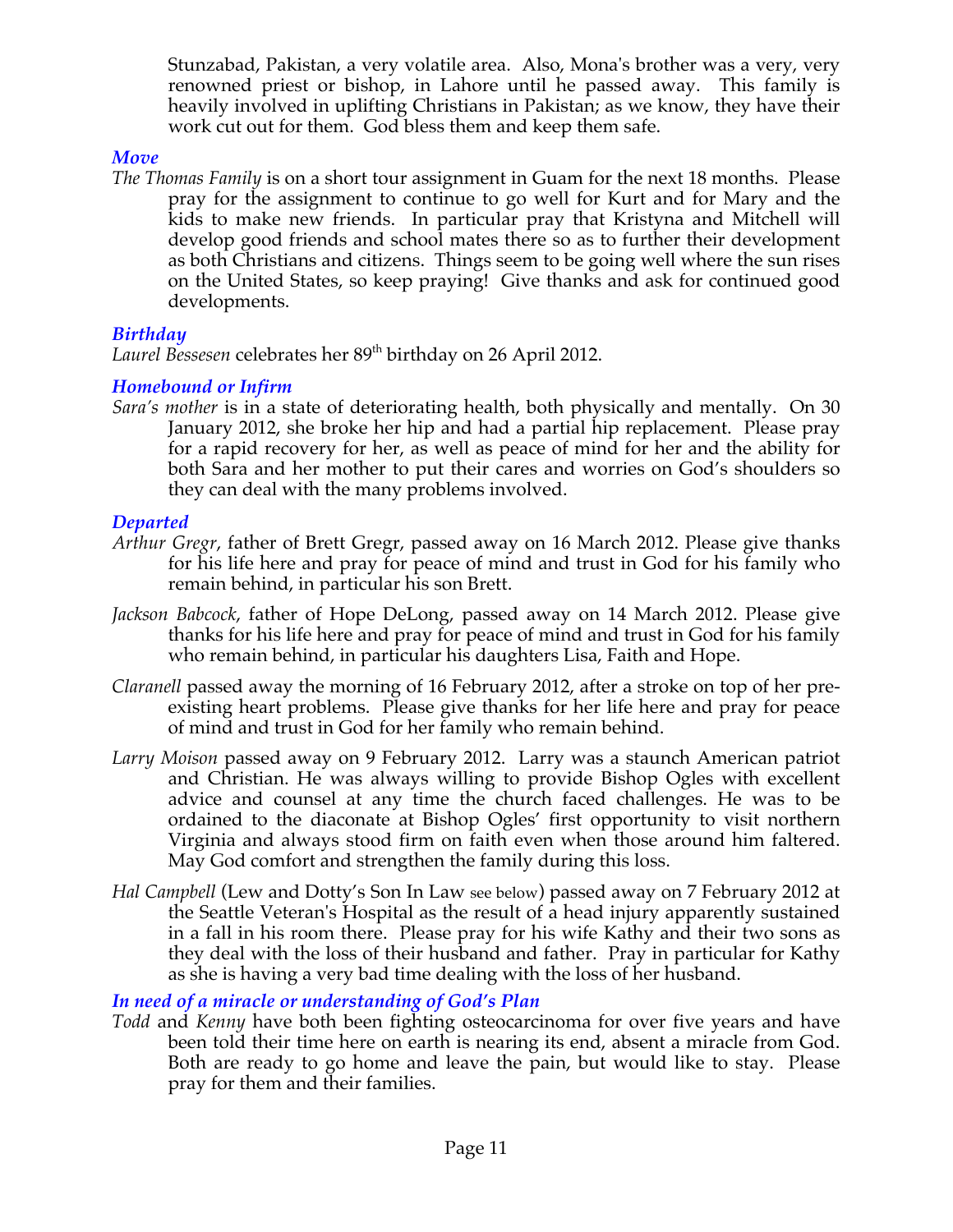# *Healing*

- *Kristyna Thomas* sustained a cervical strain in a boating accident in Guam. Please pray for a quick and complete resolution.
- *Kay Denton* (Mrs. Kay) got a blood clot, which affected two of her fingers. She underwent an angiogram which seemingly had the desired result and the Eveready Bunny rebounded once again. Please pray a prayer of thanksgiving for the positive outcome and pray for continued peace of mind for Mrs. Kay and her family. Give thanks for her trust in the Lord and her positive attitude.
- *Izaiah Urista (4*) has a brain tumor. He was playing with his older sister, Jade, at McDonald's when she noticed he wasn't using his right side to climb, etc. Jade took her brother to their mother after which they realized he couldn't lift his arm. They took him to the hospital where it was discovered he has a brain tumor. He will undergo about 18 months of chemo to see if the tumor will shrink. At this point they do not think they can do anything else for him. Please pray for strength and guidance for Izaiah and his entire family, as well as provide guidance for medical treatment team.
- *James L. Cavanah* had surgery the afternoon of 10 February 2012, to remove two small but cancerous tumors. James is a minister with the AOC in Savannah, Georgia. Please pray for his recovery and remission from the cancer. Give thanks for the surgery and pray for both him and his family to allow God to carry their worries while he recovers.
- *Bill Aitken* had a third abdominal surgery on 22 November 2011. This time the tumor was removed. The surgeon said pathology indicates the tumor with all margins os out, along with a few lymph nodes and fatty tissue. The tumor is an intermediary (risk) sarcoma, but should not come back. Please pray that Bill might live a long and healthy life to the honor and glory of God. Pray also for peace of mind for Bill and his wife Sara.
- *Gil Garcia* is back in the VA hospital trying to get a grip on his skin. Give him a call at (909) 499-3665. Please pray for peace of mind for Gil and his wife Mary.
- *Dotty Valkenaar* had successful surgery for a shoulder ligament problem on 28 February 2012. Physical therapy seems to be working, but is painful. Please pray for continued recovery and peace of mind through trust in God for Dotty and Lew, her husband, as well as their entire family.
- *Lew Valkenaar* is getting over a cold which migrated to his lungs. He hopes to attend church and sing at the local hospital. Pray for a completed recovery.
- *Morris Martin, 91,* has had multiple bouts of pneumonia and lost his ability to swallow; he is still trying to regain his ability to swallow. Morris was back in the hospital over Easter as the result of an inadvertent aspiration. He is back in the nursing home and gaining strength. He has a great attitude and trust in God. Pray for continued gain of strength and peace of mind for Morris and his family, in particular his son Paul. Pray for his trust in our Lord and for both him and his family to let God carry their worries while he recovers.
- *Steve Sundberg* had a heart attack after Easter. After some time, the medical team treating him decided he was not a candidate for stents and a five-way heart bypass was performed the week of 6 June 2011. Please pray for his complete recovery and for his three children and family who are very worried about him, pray also for his trust in our Lord and for both him and his family to let God carry their worries while he recovers.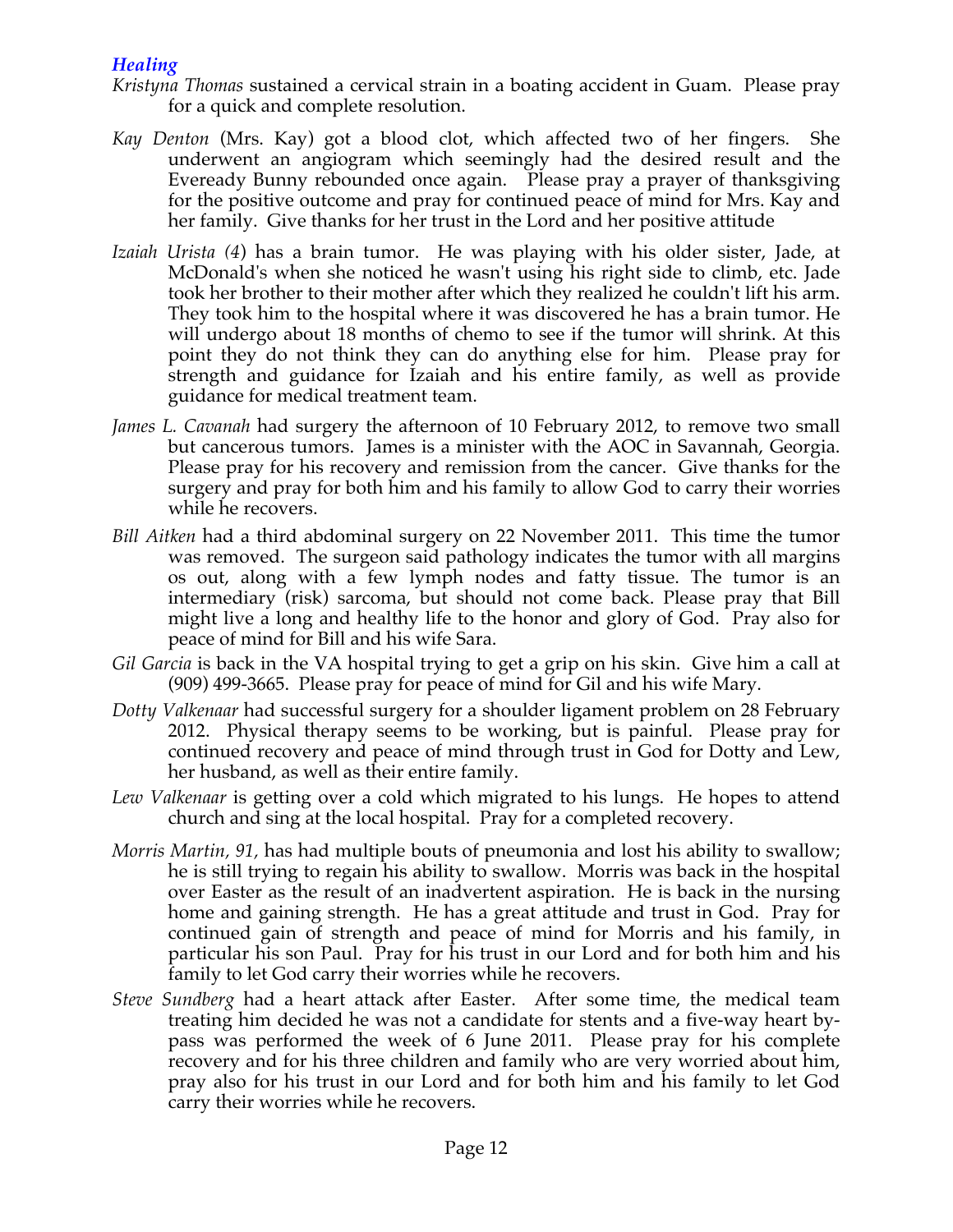- *Matt Alcantara*, age 15, has Osteosarcoma (bone cancer), a very rare and often lethal form of cancer with limited treatment options. This is a disease that is about 90 percent fatal in a couple of years. He has no hip joint on one side, but he walks and swims! Courage? Guts? You bet! Matt just came back from his what is now every four month bone scan – CLEAN! Thanks be to God for the way things have gone. Thanks also for the great faith of Matt and his entire family. Their faith and trust is a wonderful example for each and every one of us. But, now is not the time to stop praying. Actually, it never is the time to stop praying!
- *Judith Clingwall*, is afflicted with Multiple Sclerosis (MS). She is currently in Laurel Place, an extended care facility in Surrey, British Columbia. Judith's condition seems stable a present, although the medication levels have been increased. Please pray for her to take an active part in her own life, for her strength, peace of mind, trust in God and remission of the disease so she might return home to her family. Pray also for strength for her husband Martin as he deals with all the problems and stress of Judith's situation.
- *Becky Madden* is paralyzed from the neck down as the result of a tragic shooting accident. She has made it home and to church in a new donated magic wheelchair. Please pray for further recovery for Becky, as well as strength and guidance for each of those involved.
- *Betty Macauley,* Tim's mom, fell and cracked her hip. The surgeons were able to put a pin in the hip. She made it home after a week of rehabilitation, which is a good sign. She is now walking with the aid of a walker around the house and wheelchair when out side of house. Tim says she is tough and hanging in there, considering she will be 92 in June. Tim will be heading up to see her for a few days in April. Please pray for her rapid recovery and for a good attitude and most important for trust in God to keep her moving while she is here.
- *Lauralee* underwent a lumpectomy on Friday after Thanksgiving. A further anomaly has been discovered and she had additional preventative radiation treatment. Please pray for a complete remission of the cancer. Pray also Lauralee will maintain her great attitude and trust in God.
- *Luca*, 5 years old, from our church family in Perth, Western Australia, who has just been diagnosed with leukemia. And for his Mum and Dad and extended family.
- *Vince (age 15),* reoccurrence of Osteosarcoma, recent testing found a nickel sized tumor in his lungs. The doctors are consulting with a specialist in Houston. Please pray for guidance for the medical team and for peace of mind for Vince and his family.
- *Obra Gray* continues to take day by day. Please continue to keep Obra in your prayers, and give him the strength of knowing the Lord is with him and will never forsake him. Obra needs security of what lies ahead of him, and only the Lord can grant the solace to answer his prayer.

### *Guidance*

*Sara* asks that you pray for guidance for her as she deals with the stresses of her family and life. Pray that she can separate those things which she can affect from those things which she cannot and give her grace to accept that she cannot do everything and can only change those things within her control.

*Jacquie* to open her heart to God and accept His Love and Grace.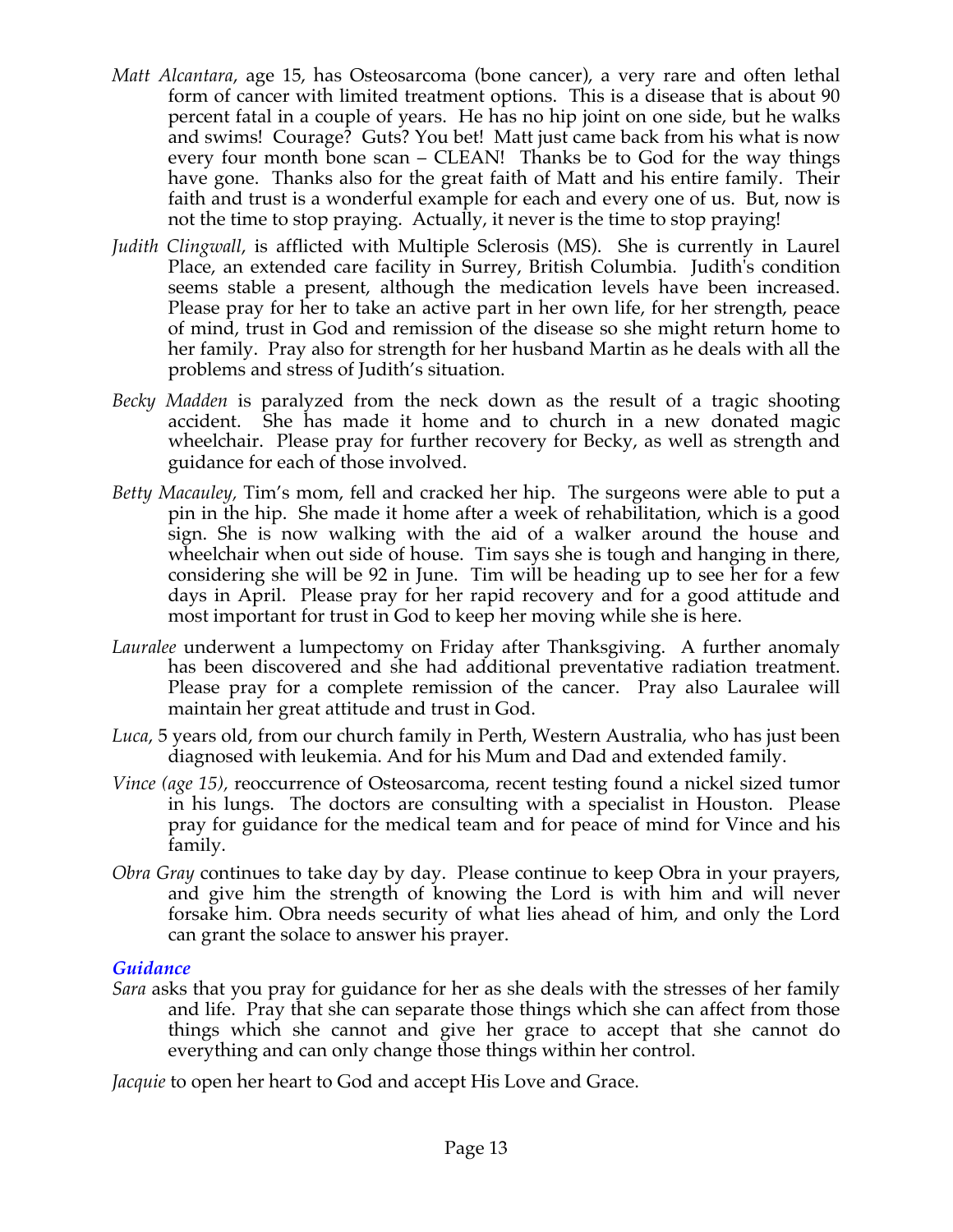*Hap* and *Ryan* both ask you to pray they might be able to trust God will help them make the right decisions at the right time and not to worry uselessly, to change those things they can change, accept those things they cannot change, sleep well to be able to do the correct things with a clear head and that they will open their hearts to the Holy Ghost.

# *Armed Forces & Contractors*

Airman Donny Patton (Kadena AB, Japan), Jordan (USMC – 29 Palms), Trevor (USAF - KC-10 Boom Operator), Trevor (USN – Whidbey Island, EF-18 Pilot), Kurt Thomas (USN – Guam)

### *Persecuted*

Around the world, Christians are under attack, not only in the Muslim world, but from Hindus and others in India. Also, they are under continual attack in the name of "Separation of Church and State" in the western world, as it becomes actively atheist or pro-devil buddy. Please pray for God's guidance and protection for all persecuted Christians and those around them.

# *Thanksgiving*

*Hap, Dru and Jack* give thanks for safe travel this week.

*Ruby June Hauf*, young daughter of Jerod and Amy (grandson of Lew and Dotty Valkenaar) had successful surgery for a large growth on her liver. All seems well. Please give thanks for the successful result and quick.

### *Various Special Requests*

- We ask that you pray, please ask God that the Holy Ghost might give you insight into how you might make the lives of your friends and family better. Remember helping others is not just those who you don't know!
- Please join us in praying that the *Free Teen Guitar Class* will be continue to be an opportunity for God to work in the lives of the kids and their families. Please ask God to guide the class to new opportunities to make Him known to others. Help us to let the love of our Lord shine through us into their lives, putting Him first, so that He might enter in to their hearts and lives.

### *Question that only you can ask*

What would you like to know about our history, what we believe, what we do or how we operate? Hap is looking for material for the continuing education class and *Thought for the Day* material. Help us help you. Please send your question to Hap so we all can get an answer. Just because you don't know the answer to your question doesn't mean you are the only one who doesn't know. But, if you don't ask, no one will know.

### *I'd like to get a different point across or announce something*

If you have a different point of view, I would be happy to give you room to get your point across. While this publication is my perspective on events, I recognize not everyone may agree and that some people would like to express their own opinion. If you want to write something, please forward your item to Hap (with a note as to whether or not you would like editing help) to: hap@faithfulcenturion.org.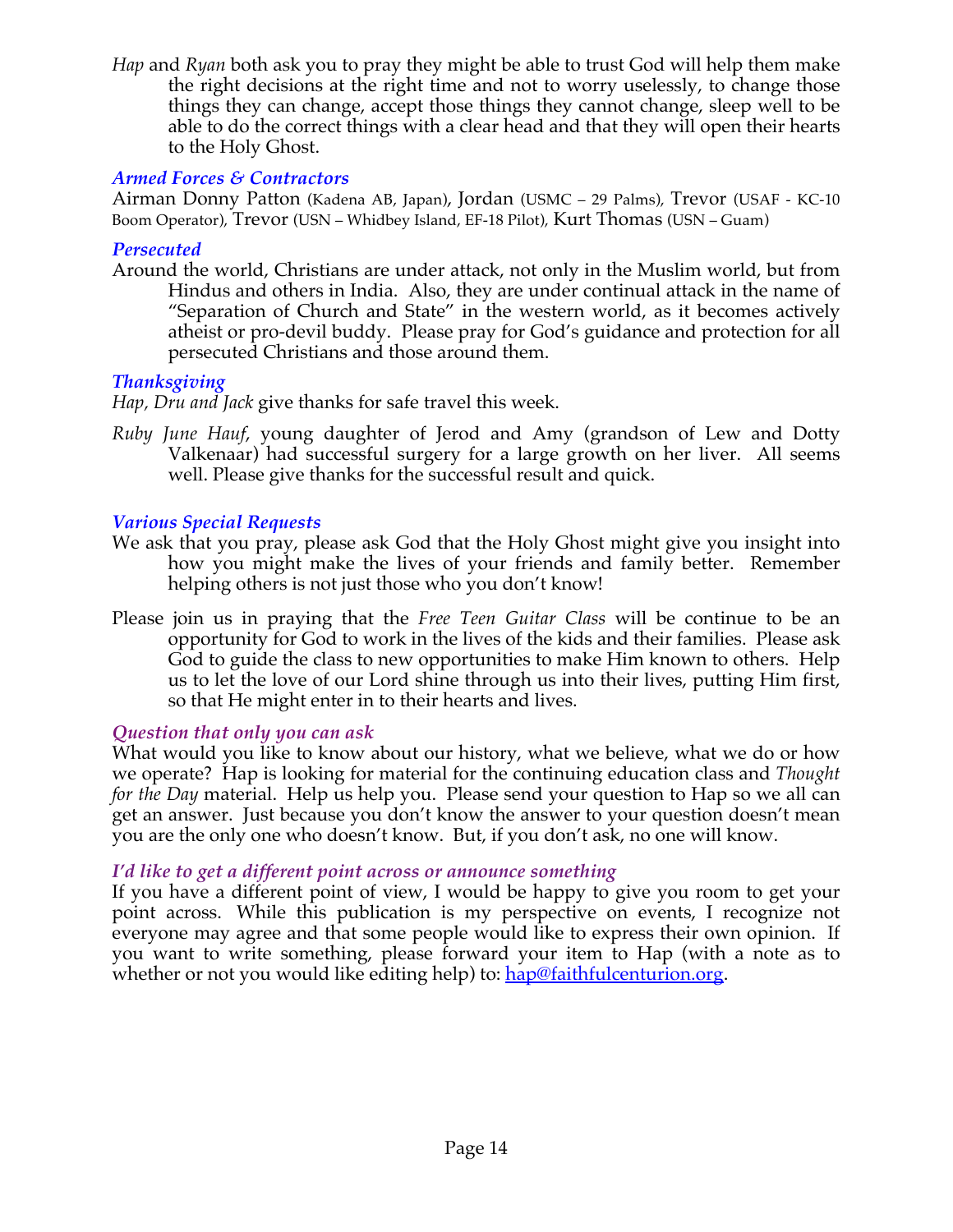# *Epistleers*

We post the list of Epistle Readers in the Sunday Report each week so you can either plan your attendance or your pre-reading as the spirit so moves you.

| Reader                                    |
|-------------------------------------------|
| Ryan Hopkins - Third Sunday after Easter  |
| Ryan Hopkins - Fourth Sunday After Easter |
| Ryan Hopkins - Rogation Sunday            |
| Ryan Hopkins – Ascension Day              |
| Dru Arnold – Sunday after the Ascension   |
| Dru Arnold - Whitsunday - Pentecost       |
| Dru Arnold - Trinity Sunday               |
|                                           |

# *The near future, as well as Next Sunday*

29 April 2012 – Third Sunday After Easter – Morning Prayer - Service start time 1000 (10:00 am); welcome or gathering songs before the service at 0945 (9:45 am); **Time 1000 (10:00 am); Location – 10603 Burrell Way, Descanso, CA**

6 May 2012 – Fourth Sunday After Easter – Morning Prayer - Service start time 1000 (10:00 am); welcome or gathering songs before the service at 0945 (9:45 am); **Time 1000 (10:00 am); Location – 10603 Burrell Way, Descanso, CA**

13 May 2012 – Rogation Sunday– Morning Prayer - Service start time 1000 (10:00 am); welcome or gathering songs before the service at 0945 (9:45 am); **Time 1000 (10:00 am); Location – 10603 Burrell Way, Descanso, CA**

17 May 2012 – Ascension Day– Evening Prayer - **Service start time 1830 (6:30 pm); Location – 10603 Burrell Way, Descanso, CA**

20 May 2012 – Sunday after the Ascension – Holy Communion - Service start time 1000 (10:00 am); welcome or gathering songs before the service at 0945 (9:45 am); **Time 1000 (10:00 am); Location – 10603 Burrell Way, Descanso, CA**

27 May 2012 – Whitsunday - Pentecost – Morning Prayer - Service start time 1000 (10:00 am); welcome or gathering songs before the service at 0945 (9:45 am); **Time 1000 (10:00 am); Location – 10603 Burrell Way, Descanso, CA**

3 June 2012 – Trinity Sunday – Morning Prayer - Service start time 1000 (10:00 am); welcome or gathering songs before the service at 0945 (9:45 am); **Time 1000 (10:00 am); Location – 10603 Burrell Way, Descanso, CA**

10 June 2012 – First Sunday after Trinity – Morning Prayer - Service start time 1000 (10:00 am); welcome or gathering songs before the service at 0945 (9:45 am); **Time 1000 (10:00 am); Location – 10603 Burrell Way, Descanso, CA**

17 June 2012 – Second Sunday after Trinity – Holy Communion - Service start time 1000 (10:00 am); welcome or gathering songs before the service at 0945 (9:45 am); **Time 1000 (10:00 am); Location – 10603 Burrell Way, Descanso, CA**

23 June 2012 – Third Sunday after Trinity – Morning Prayer - Service start time 1000 (10:00 am); welcome or gathering songs before the service at 0945 (9:45 am); **Time 1000 (10:00 am); Location – 10603 Burrell Way, Descanso, CA**

30 June 2012 – Fourth Sunday after Trinity – Morning Prayer - Service start time 1000 (10:00 am); welcome or gathering songs before the service at 0945 (9:45 am); **Time 1000 (10:00 am); Location – 10603 Burrell Way, Descanso, CA**